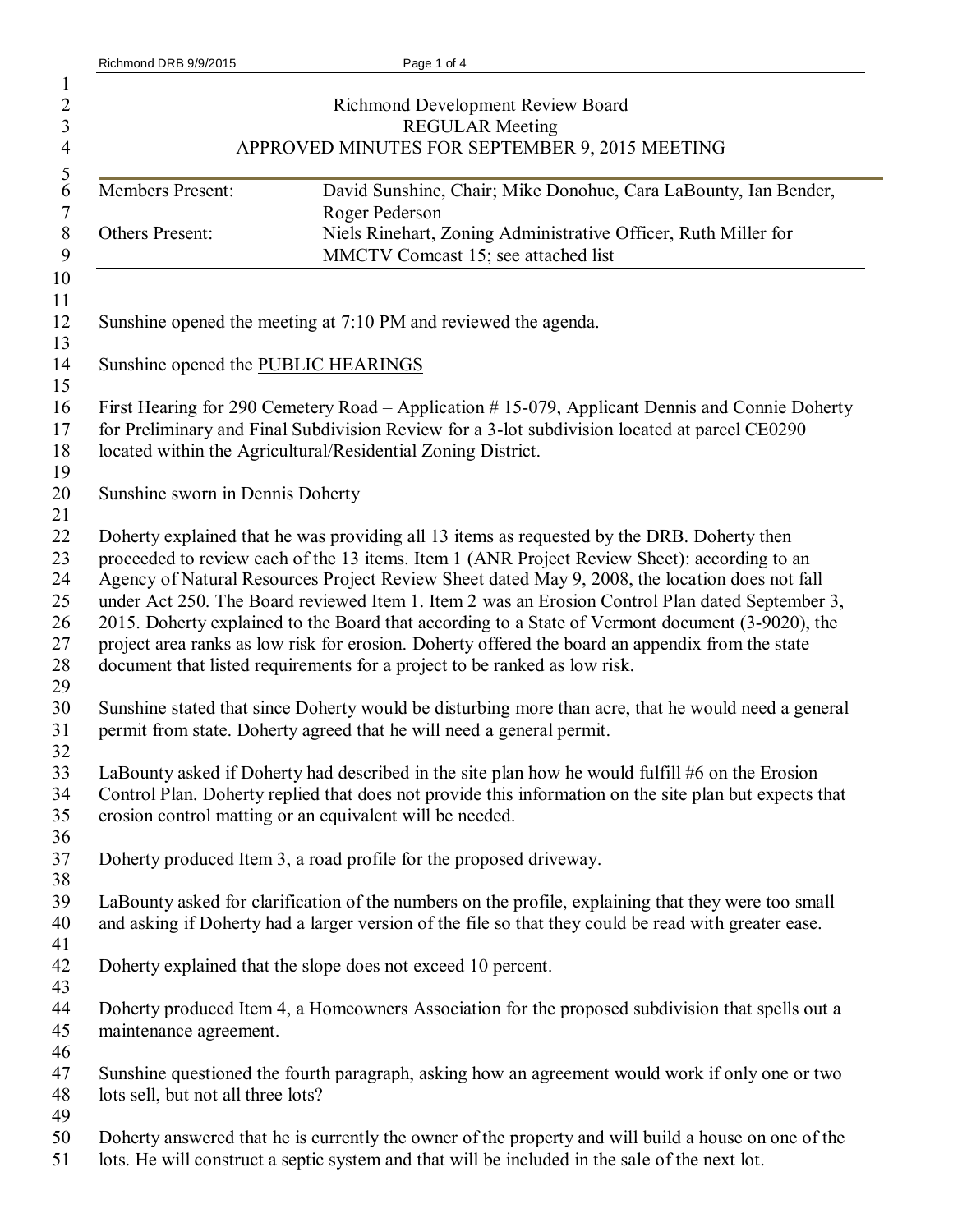| Doherty produced Item 5, and updated site map that reflects the installation of a culvert.                |
|-----------------------------------------------------------------------------------------------------------|
|                                                                                                           |
| LaBounty asked for the name of the engineer who prepared the profile and the name of the engineer         |
| who prepared the drainage plan.                                                                           |
|                                                                                                           |
| Doherty replied that no engineer prepared the drainage plan but that he would provide the name of the     |
| engineer for the profile.                                                                                 |
|                                                                                                           |
| LaBounty asked if an engineer designed the drainage system, asking if it was a 25-year flood system       |
| or a 100-year flood system, etc.                                                                          |
|                                                                                                           |
| Doherty said that this information was not requested.                                                     |
|                                                                                                           |
| LaBounty said that this information is part of the town regulations.                                      |
| Both Items 6 (Plat Plan illustrating location of septic easement) and 7 were produced for the Board.      |
|                                                                                                           |
| Item 8 included site plans that reflect mitigation of impacts to the deeryard.                            |
|                                                                                                           |
| LaBounty asked that the final plat have the deeryards marked and labeled.                                 |
|                                                                                                           |
| Doherty said he could mark the location of the deeryard on the final plat, or could he not that the       |
| entire property lies within a deeryard. He added that this issue was not listed in the requirements.      |
|                                                                                                           |
| LaBounty clarified that the plans must explain that the property lies within a deeryard. She also asked   |
| why there was no protection for the deeryard in Lot 1?                                                    |
|                                                                                                           |
| Doherty asked if she was requesting that more land be protected. He said that the amount of disturbed     |
| land would total 1.4 acres. Doherty produced a map illustrating additional proposed protection areas.     |
| The map consisted of the site plan map with hand-written notes. Doherty explained that he would be        |
| happy to amend the deed to further protect the property if that would satisfy the board.                  |
|                                                                                                           |
| Sunshine asked where the current septic system was located in Lot 1. Doherty indicated where the          |
| system currently sits and indicated that it was a mound system.                                           |
| Doherty presented Item 11, the letter of approval from the Fire Chief. Item 12 required the               |
| homeowners' association pursuant to the state wastewater permit. Doherty stated that this item was        |
| the same as the Item 4. Item 13 required a listing of all potential users of the access. Doherty provided |
| a draft listing and stated that the owners of Lots 1, 2, and 3 would pay for 100% of the maintenance.     |
| Doherty concluded by asking if there were any questions regarding any of the submitted items. He          |
| also asked that if the DRB cannot approve the proposed subdivision now, could the DRB consider            |
| approving it with conditions.                                                                             |
|                                                                                                           |
| Pedersen asked for clarification on the location of the driveway. Pedersen then asked that if someone     |
| buys Lot 2, then what portions of the driveway would the owner of Lot 2 be responsible for? Doherty       |
| explained that the owner of Lot 2 would be responsible for a third of the driveway (pointing out the      |
| portion for Pedersen) and responsible for a half of another portion of the driveway (pointing out the     |
| remaining portion for Pedersen).                                                                          |
|                                                                                                           |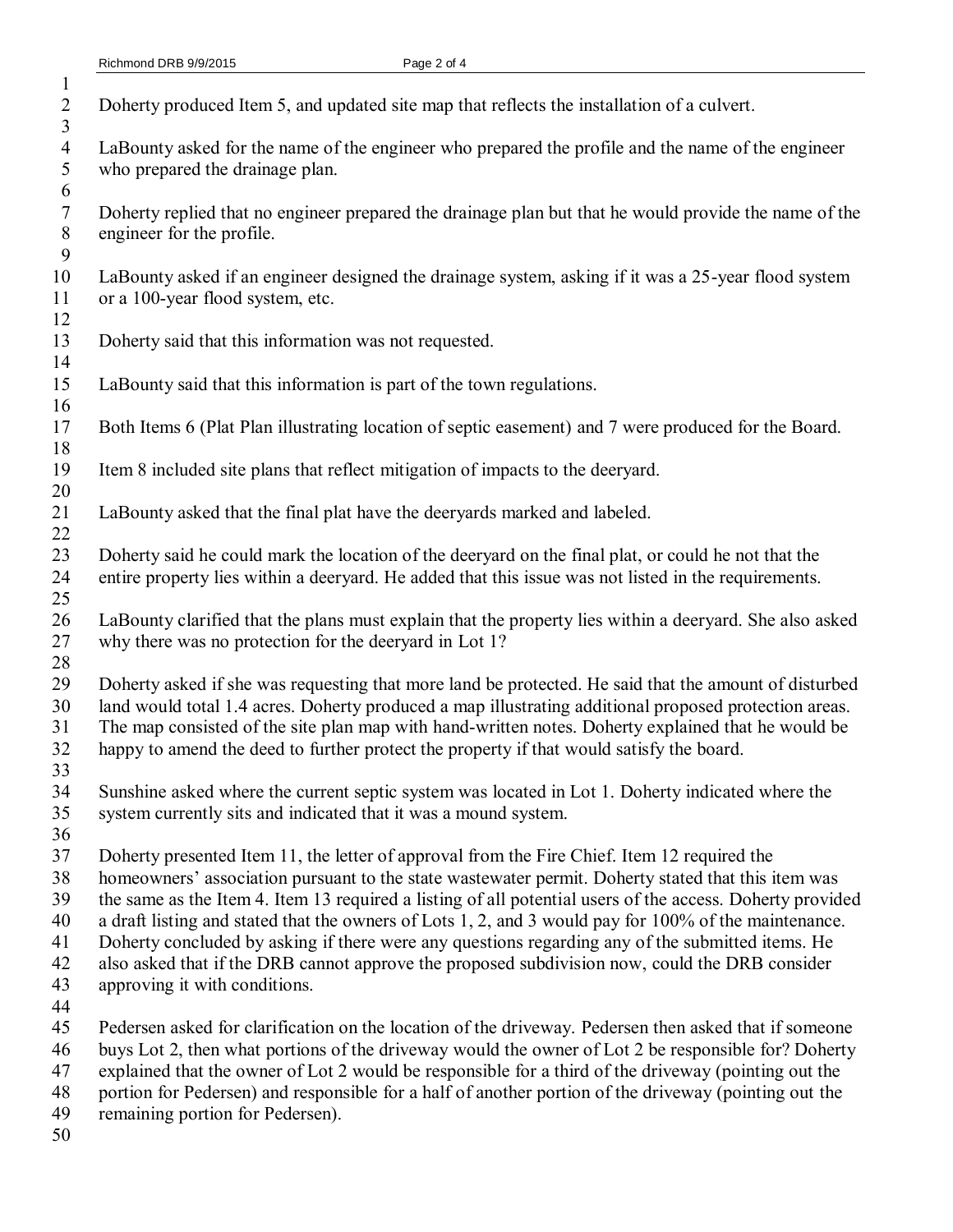Richmond DRB 9/9/2015 Page 3 of 4 LaBounty asked if Lockwood's lot didn't make the fourth lot, therefore requiring the construction of a road. Doherty said that Lockwood never uses it. Pedersen said that the easement was non-exclusive. If it was exclusive then it's only serving three lots. Sunshine stated that the town had consulted with the legal staff at the VLCT and the town lawyer and they were in agreement that the three lot owners could share access to the driveway. Sunshine questioned whether Lockwood's lot would count as a valid lot according to the town's definition of a lot. LaBounty suggested that the lot could be a pre-existing lot. Doherty raised the point that Lockwood is not applying. Suzanne Self asked if she wanted to purchase land behind her house, would the current driveway be available? LaBounty answered that we don't know and therefore cannot answer. *LaBounty made the motion to close the hearing and move to deliberative session, second by Bender. All in favor. So voted.* Second Hearing for 952 Kenyon Road – Application # 15-075, Applicant Dawn Tatro/Slyvan Knoll Subdivision for Final Subdivision Review for a 9-lot subdivision located at parcel KR0952 located within the Agricultural/Residential Zoning District. David Sunshine sworn in Tom Wawrzeniak. Wawrzeniak stated that the DRB had asked that the applicant address 11 items. Wawrzeniak began by presenting a revised project narrative and revised drawings. Item 1 consisted of a road maintenance agreement. Wawrzeniak questioned why the DRB had asked for a 30-foot wide driveway, stating that he had proposed a 12-foot wide driveway. LaBounty explained that the right-of-way should be 30 feet wide, not the traveled portion. Therefore Wawrzeniak was permitted to remove request to provide a 30-foot wide driveway. Wawrzeniak also explained that he replaced 'eight lots' with 'nine lots' within the project narrative. He also said that C5-01 should illustrate where the Agency of Natural Resources indicates the boundaries for deeryards. For Item 2, Wawrzeniak described changing the width of the right-of-way to 60 fet with a 60-foot radius at the cul-de-sac. LaBounty raised the point that all project plans still carried '8 lots' in the title. Wawrzeniak explained that he would submit corrected plans with the mylars. Item 3, the wastewater permit, would take another week to 10 days to submit, since the Department of Environmental Conservation is backed-up. Wawrzeniak asked if the permit could be conditional in the final. Item 4 was already answered. Item 5 was completed through changing the culverts to 18 inches. Item 6 was previously addressed. In answer to Item 7, Wawrzeniak explained that the project narrative presents a sequence to the construction.